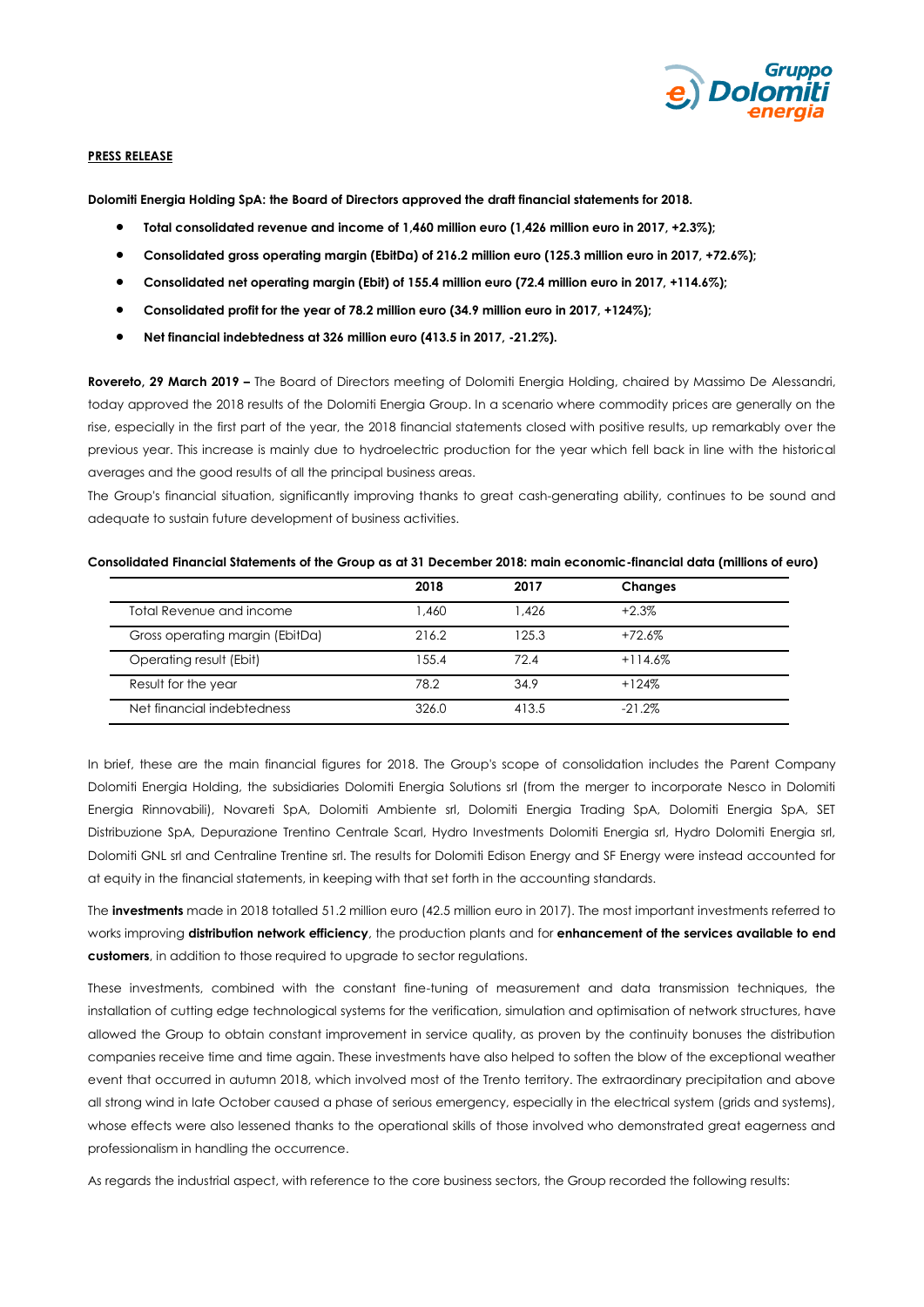

### **ELECTRICITY PRODUCTION**

**Hydroelectric production**: the hydroelectric production of Dolomiti Energia Holding, Dolomiti Edison Energy, Hydro Dolomiti Energia and SF Energy totalled **4.1 billion kWh**, on the upswing from the 2.5 billion kWh of 2017 (100% DEH, HDE, SFE, DEE). **Thermoelectric production:** thermoelectric production, largely from cogeneration, generated **142 million kWh** (175 million kWh in 2017).

#### **DISTRIBUTION GRIDS**

**Electricity:** The Group **distributed 2.6 billion** kWh (-2.4 billion kWh compared to the 2017 values). As of December 31st the electrical distribution grid stretches for 11,919 Km (10,361 Km in 2017, the increase is also due to the integration of the electrical distribution grids of STET and of Isera which took place during the year).

**Natural gas**: in 2018 there were **distributed 287.6 million** cubic metres of gas, slightly up on the 287.4 million cubic metres of 2017. The network spans 2,376 km compared to 2,369 km in 2017.

**Integrated water services:** in 2018 the quantities of **water added to the network** spanning 1,215 km (1,271 km in 2017) totalled **29.9 million cubic metres** compared to 31.7 in 2017. The water was distributed to a total of almost 79,000 users (82,059 in 2017). The drop in customers served and kilometres of grid may be attributed to the exclusion of activities in the municipality of Borgo Valsugana from the scope.

## **SALES**

**Electricity**: the Group **marketed 3.9 billion kWh to end customers**, compared to 4.5 billion kWh in 2017. There are **431,000** electricity **customers**, slightly up from the 2017 stats.

**Natural gas:** in the gas sector, **490.6 million** cubic metres of gas were sold **to end customers** in 2018, compared to 483 million in 2017. The number of **customers** has reached **196,000** (185,000 in 2017).

The trend in commercial activities made it possible to increase the number of customers served for both electricity and gas, bringing their total to 627,000 (614,000 in 2017). A significant increase also achieved as a result of the "ETIKA" project which, in addition to its success in subscription terms, had an important impact due to the associated activities of a social nature. The drop in electricity sales volumes may mainly be linked to the expiration of some supply contracts with the public administration.

### **OTHERS**

**Laboratory**: in 2018, the laboratory (drinking safety controls on water, aquifers, waste water and treated water) conducted over **18,450 tests**, with a 3.5% increase over the previous year, of which 54.4% on behalf of third parties.

**Cogeneration and district heating**: in 2018 a total of **132.5 GWh** of heat, steam and air conditioning was distributed (145.3 GWh in 2017). The figure also includes the amount allocated to industries.

**Environmental Area**: the separate waste collection for 2018 recorded in Trento was 80.8% (81.3% in 2017) and 78.7% in Rovereto (78.6% in 2017), consolidating outstanding values for cities of this size. During the year as a whole, 72,682 tonnes of separated and unseparated waste was collected (69,440 tonnes in 2017).

The Board of Directors of the Company will propose that the Ordinary Shareholders' Meeting approve the 2018 financial statements and the distribution - with payments from 15 June 2019 - of a **dividend** of 0.09 euro per share (0,07 euro per share in 2017) for a total of about **34 million euro**, with a dividend/net profit ratio of the Parent Company of 83.7%.

### **CONSOLIDATED NON-FINANCIAL STATEMENT**

The Board of Directors also approved the Consolidated Non-Financial Statement, rendered as set forth in Legislative Decree 254/2016.